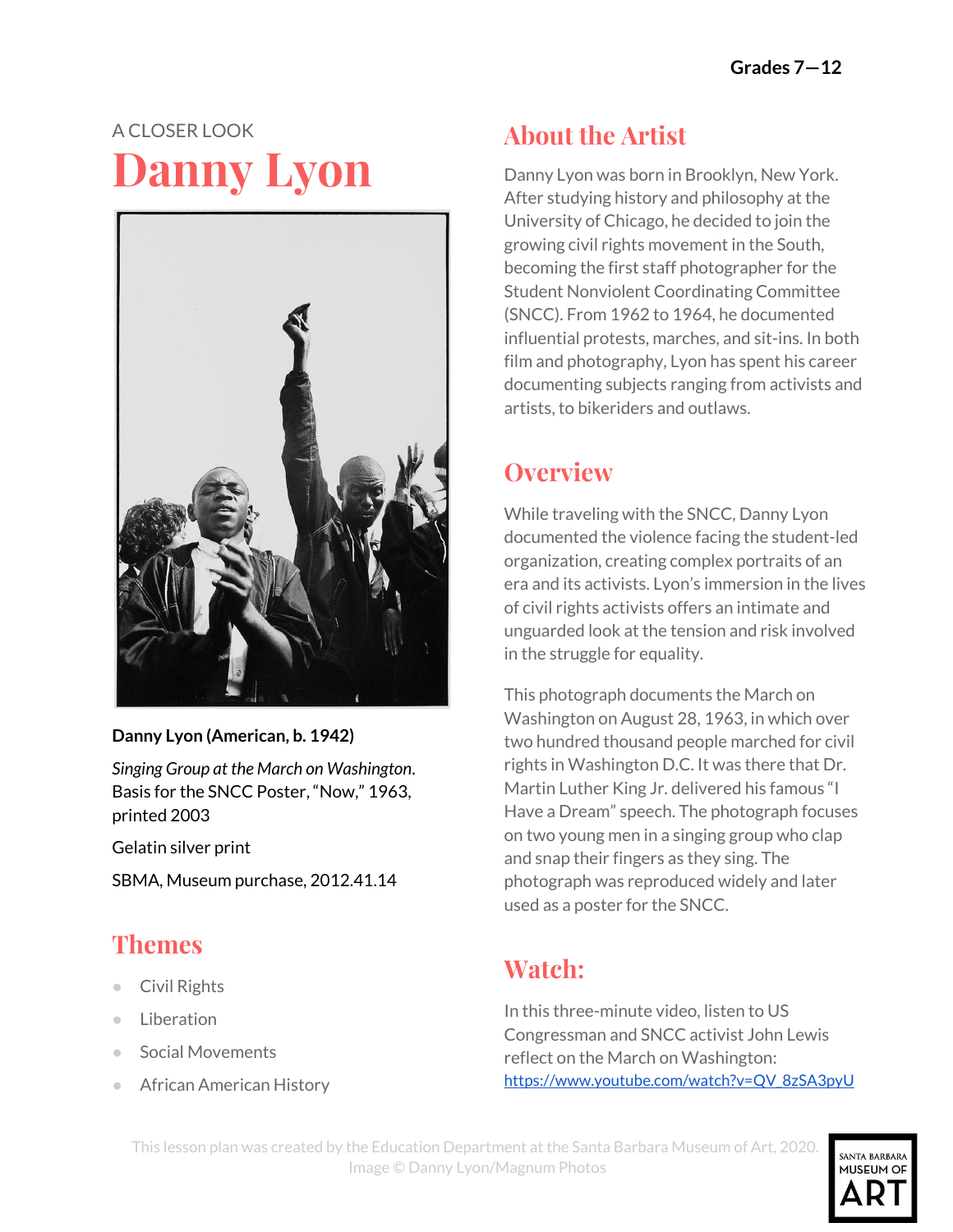#### **Research: The Fight for Civil Rights in America**

The SNCC was formed to give younger African Americans a greater voice in the Civil Rights Movement. It was founded in 1960 by Ella Baker, after she left the more established Southern Christian Leadership Conference (SCLC), led by Dr. Martin Luther King Jr.

Research the two groups. How were their views on non-violence different? Where were they the same? Which group do you think you would have been a member of? Why?

## **Read: Speech by John Lewis**

At 23 years old, John Lewis was the youngest person to give a speech at the March on Washington in 1963. Read the following excerpt from his speech:

*"To those who have said, 'Be patient and wait,' we have long said that we cannot be patient. We do not want our freedom gradually, but we want to be free now! We are tired. We are tired of being beaten by policemen. We are tired of seeing our people locked up in jail over and over again. And then you holler, 'Be patient.' How long can we be patient? We want our freedom and we want it now. We do not want to go to jail. But we will go to jail if this is the price we must pay for love, brotherhood, and true peace. I appeal to all of you to get into this great revolution that is sweeping this nation."*

Reflect on Lewis' words and the idea of waiting. How is his speech relevant today? If you were fighting for a cause, what would you say to the crowd? **Write a 200-word speech.**



# **Activity: Re-Imagining**

Lyon's photograph was reimagined as a poster for the SNCC. Compare the original photograph with the poster. What is different? What is the same? How does the added text change the impact or meaning of the photograph?

Look at different documentary photographs in newspapers or online. You can even compare this photograph with others in SBMA's permanent collection. What do the photographs have in common? What is different about them? Choose one image and reimagine it as a poster for a political movement. How would you change the image? What would you add? What would you take away? **Sketch your new poster.**